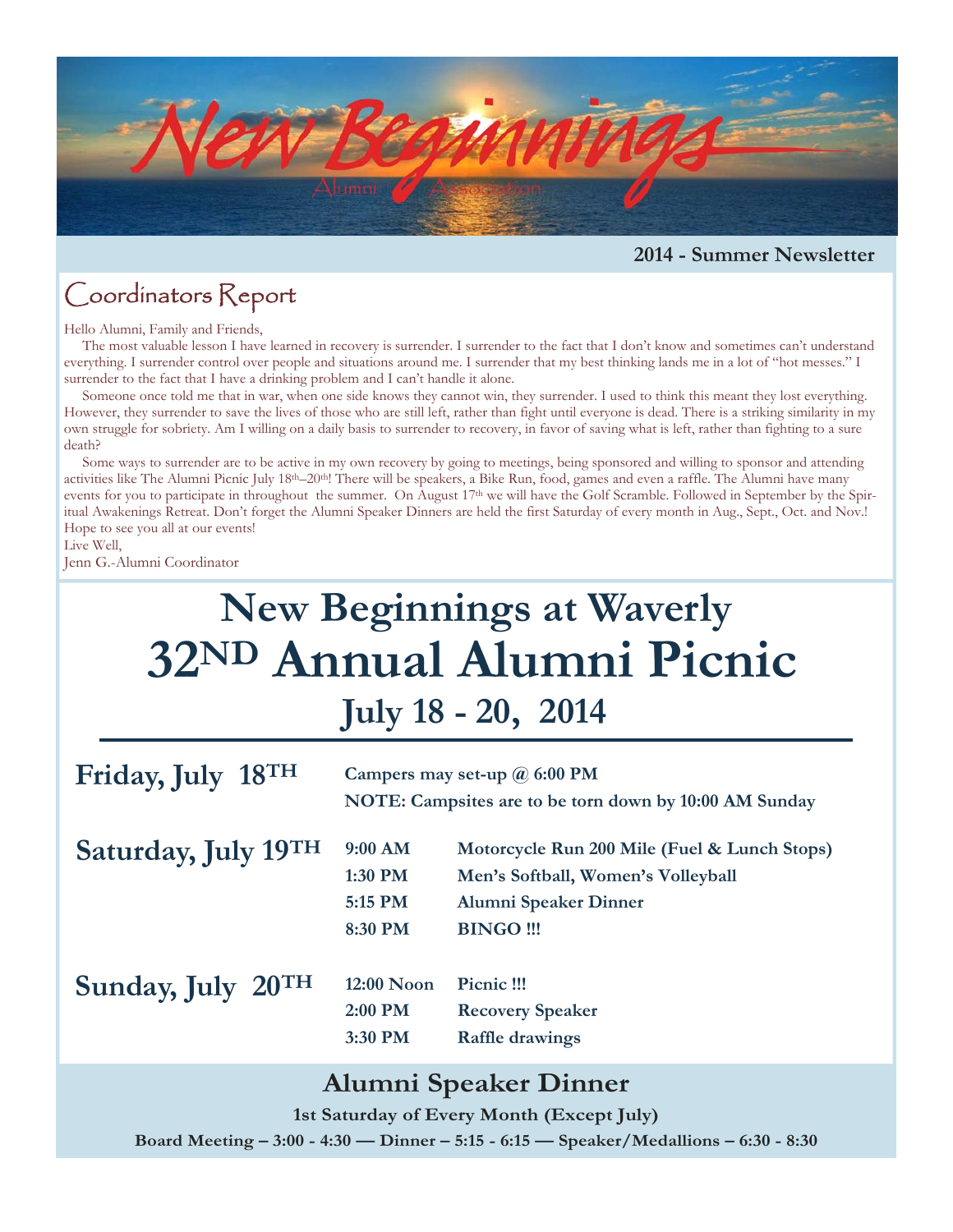## Upcoming Events

# **NBWAA Golf Scramble**

**August 17, 2014** 

**1:00 Shot Gun start \$75.00/Golf and Dinner** 

**Sponsorship: \$700 Donation - Hole Sponsor Sign - 4 Golfers & Newsletter recognition Location: Fox Hollow Golf Club, 4780 Palmgren Ln., St. Michael, MN Contact: Lizz Weinauer………….763.245.1067** 

## **Spiritual Awakenings Retreat**

**September 19-21, 2014**

**Location: Mississippi Headwaters Hostel - Itasca State Park Contact: Lisa (651) 301-5228 or Lori (612) 836-3222 for Details** 



## **Saturday, October 25th, 2014** (952) 200-9388



**Men's Softball Tournament Patients vs. Alumni Contact Mike W.** 

### **Newsletter Contact Database**

**We will now only be sending the newsletter in paper form to individuals without electronic mail. If you would like to receive the New Beginnings Alumni Association newsletter sent via electronic form, visit our website www.NBWAA.org and fill out the form.**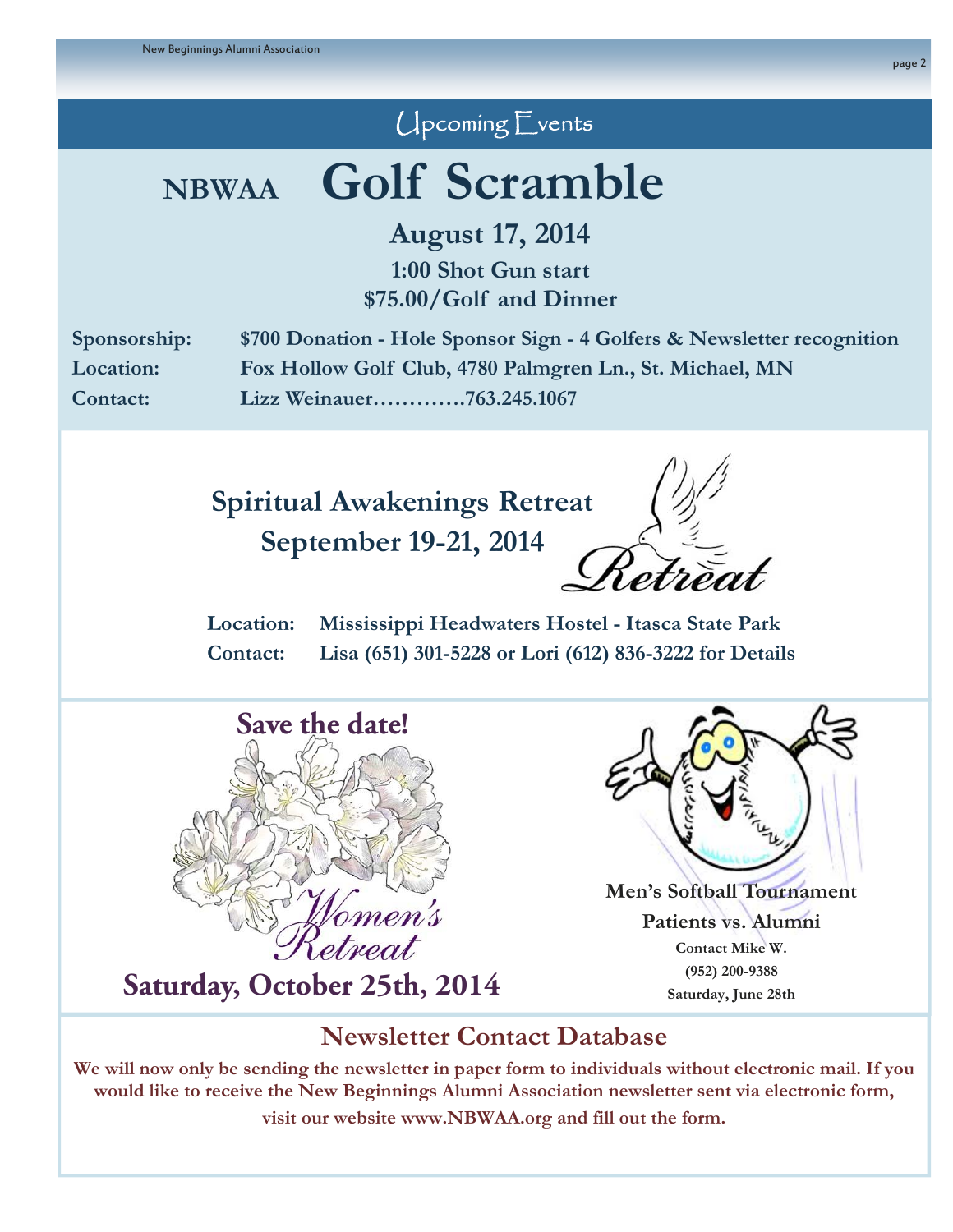### A recent Alumni tells her story: "No More Games"

 Do you remember spinning around as a kid? Spinning as fast as you could, trying to see how long you could last without falling over? The game ended with you flat on your back, trying not to throw up while the room spun around you as you wondered why you had played this dumb game again when it always ends up the same way.

 Maybe most kids learn – maybe we're the ones who don't, because fifteen years later, I was still playing that game (but this time, there were a lot more consequences than just nausea). I got sober at 22 after three years of nightly blackout drinking that cost me a college scholarship, degree, a relationship, my self-esteem and countless other things. Just as I had as a child, though, I didn't learn. After two years of white knuckling it through sobriety as a dry drunk, I relapsed. Three months later, I voluntarily checked myself into NBW, and I immediately wanted to check myself back out. Despite my initial reaction, I got through it, and I lived in a halfway house from October to January of 2013 through the beginning of 2014.

 The clichés in AA exist because they work, and one of my favorites is "if you do what you've always done, you'll get what you've always gotten". So I changed my behavior. I went to AA at least three times per week and I got a sponsor who I called every day at 7:30 AM. I helped out at AA and I called other women. I am still never too tired or to busy for a meeting or to meet with my sponsor, because I know that if I am not sober, I will have nothing.

 Today, my life is moving fast, but in the best ways possible. I'm back in school and set to graduate next semester. I am in a healthy, loving relationship. I have a close, honest relationship with my family. I have a good job, good friends, and a blessed life. Every loss makes way for something better. Most importantly, I have hope, which is something I never had before. With the help of God, AA and my sponsor, I don't need to play games any more. Krista P.

#### Guru's Corner

 I really hope to see you at the picnic in July. The Alumni have a wonderful couple of days planned for you with great speakers, great food and lots of recovery! Also I am excited we are updating our name to New Beginnings Minnesota, because we feel like we treat the whole state, not just Waverly.

 Recovery: it would be really difficult to do anything better for yourself. I remember living in a basement with tinfoil on the windows to prevent bad thoughts from getting in. Now I live in a nice place and go to the basement for safety if there is a storm. Like most of us, I wanted to stick my big toe into this so called recovery and see how the waters were before I would commit. I was afraid of the "stuff" on the other side of the door of sobriety. I knew how to exist in the nightmare I had created in my addiction and I couldn't imagine anything different. I was resistant to change and so pathological in my lies to others and myself, that my reasoning seemed rational. Now I have a psychiatrist that can verify my thinking is OK!

 Every part of my life is so much better than in my using. My son said to me the other day that everyone he met, that knew me, thought I was a good person. However, in my amends process there were people that wouldn't even talk to me. Evidently the drunk Gil wasn't so nice. Today I have a roof over my head, food on the table and a little money in the bank. Some say that's better than 90% of the world's population! In my drinking days all that stuff belonged to others.

 I don't know what I was waiting for and I don't know what you might be waiting for. Knock down the door and come in to your New Beginning. People that care about you are here. Life is short pray hard.

Gil

#### **NBWAA Mission Statement**

**The Alumni Association is a non-profit organization. We function solely to provide sober support for patients and their families who have completed treatment at New Beginnings. We are here in the spirit of fun and fellowship to celebrate our recovery, share it with you, and provide contacts for patients graduating treatment and to provide opportunities for service to all alumni.**